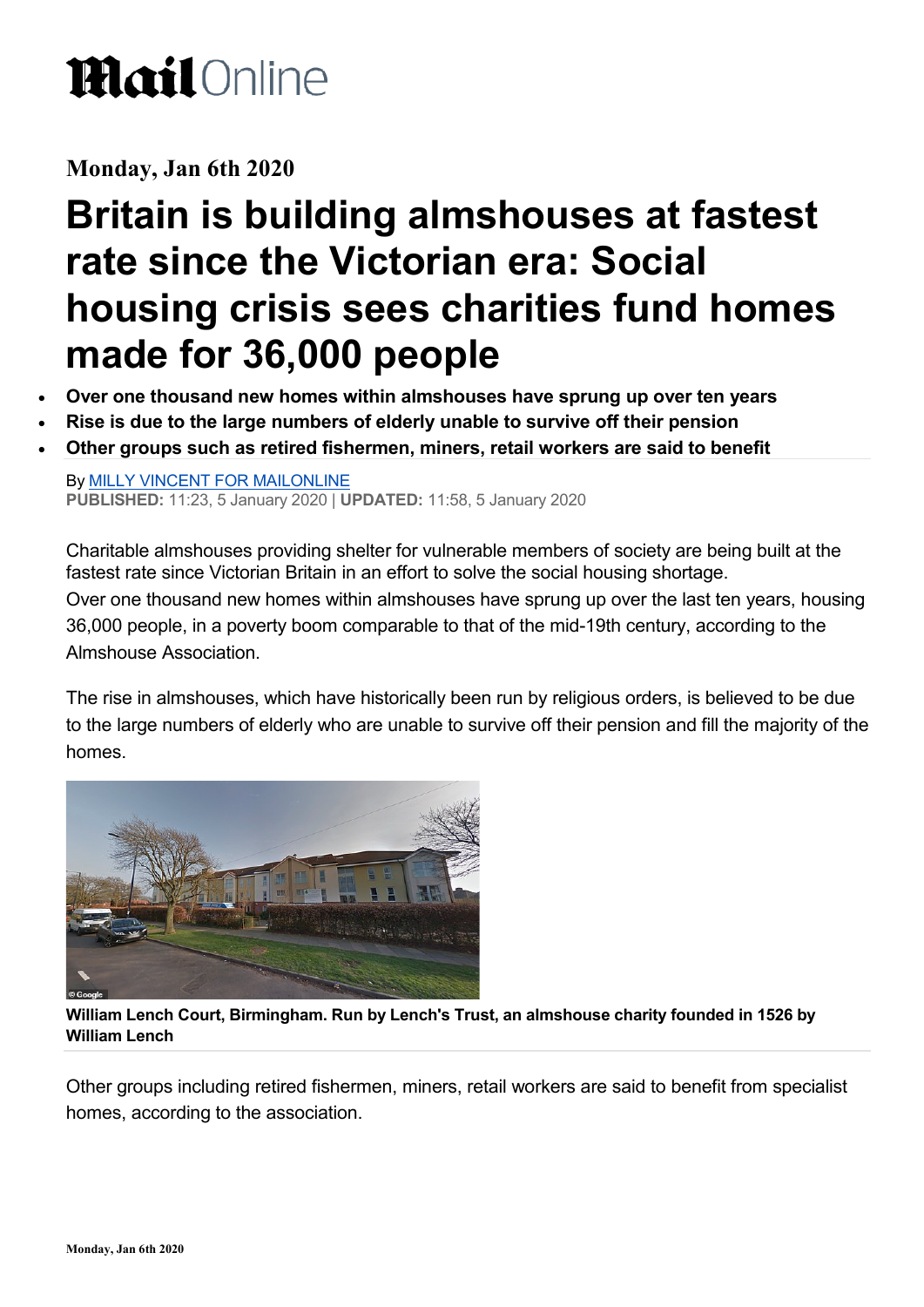# **Mail** Online

Seven hundred more of the homes are set to be built in Southwark, south London, Wokingham and Colchester, reports The Telegraph.

With around 30 per cent of the existing almshouses having been founded in the Victorian era the need for affordable housing has not diminished since it was first acknowledged by philanthropists who built the first almshouse in 900.



**29th July 1939: Retired sailors reading in the courtyard of a merchant seamen's almshouse** 

The oldest of the countries almshouses, the Hospital of St Oswald, stands in Worcester where it continues to act as a home for the elderly.

First set up to alleviate the plight of those who would be destined for the workhouse the almshouses helped filled a vital disparity in society's wealth.

Today the association claims the houses are filling the same purpose, offering shelter for a small weekly 'maintenance fee' which differs from renting social housing as occupants are asked to waive their right to buy the property.



**Ford's Hospital, Coventry, traditionally known as Grey Friars Hospital**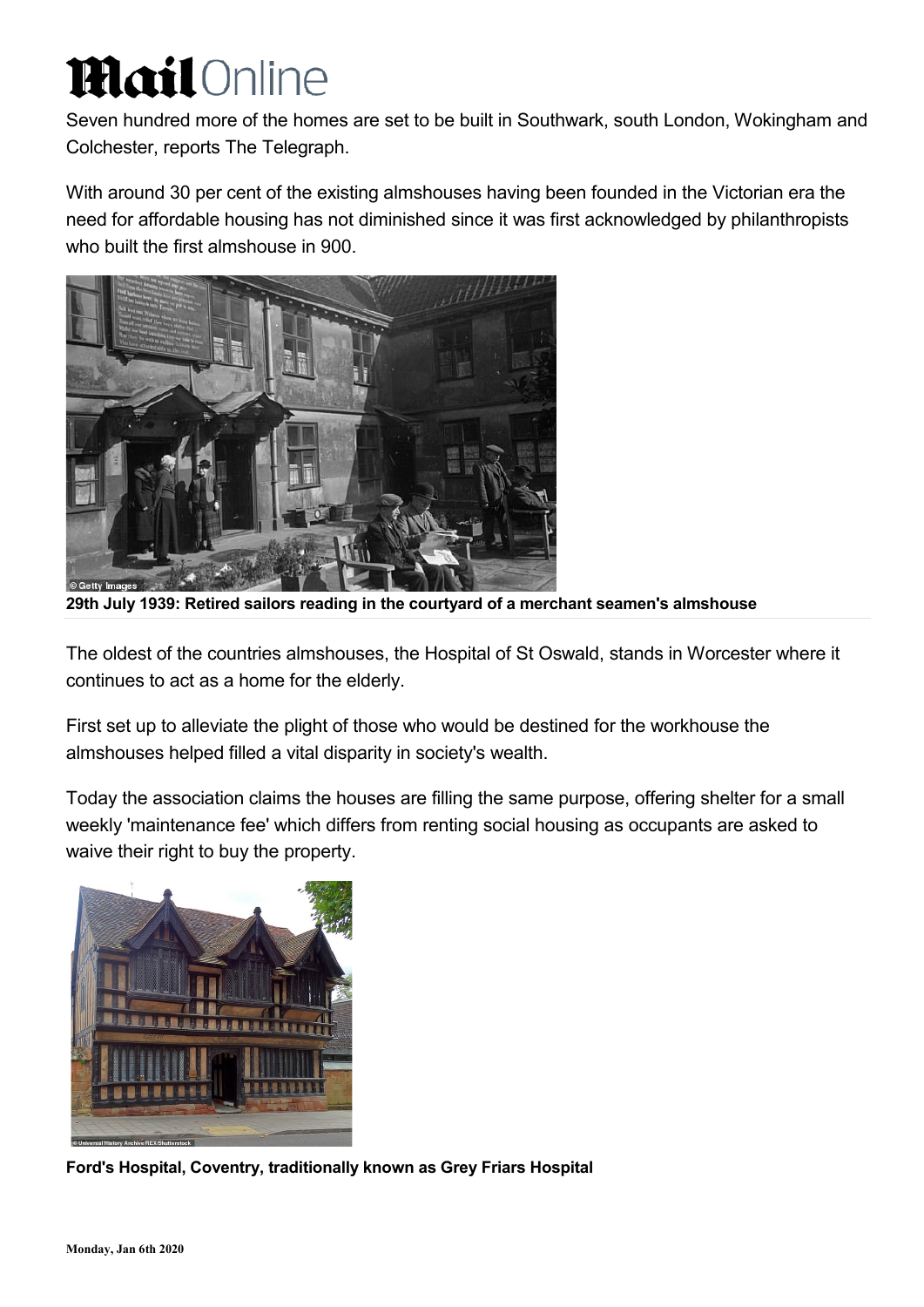## **Mail** Online



**Almshouses in Temple Balsall, Solihull in West Midlands**

Nick Phillips, the association's chief executive, told The Telegraph: 'Over the last 10 years there have been about 1,000 new almshouses built, that's 1,000 new homes.

'Almshouse trustees have recognised the need for affordable housing. They are keen to support as many people as possible and have responded to growing demand.'

The almshouse charity is governed by locally recruited, volunteer trustees.

#### **The history of almshouses**

Almshouses, originally called hospitals or bede houses, were first founded by religious orders to care for the poor in medieval times.

One of the first, and the oldest still in existence is believed to be the Hospital of St Oswald in Worcester founded circa 990 - founded by the Bishop of Worcester (St Oswald) to 'minister to the sick, bury the dead, relieve the poor and give shelter to travelers who arrived after the city gates had closed at night'.

By the mid-1500s there were about 800 medieval hospitals across the country, but the dissolution of the monasteries meant many were sold off to landowners or left to ruin.